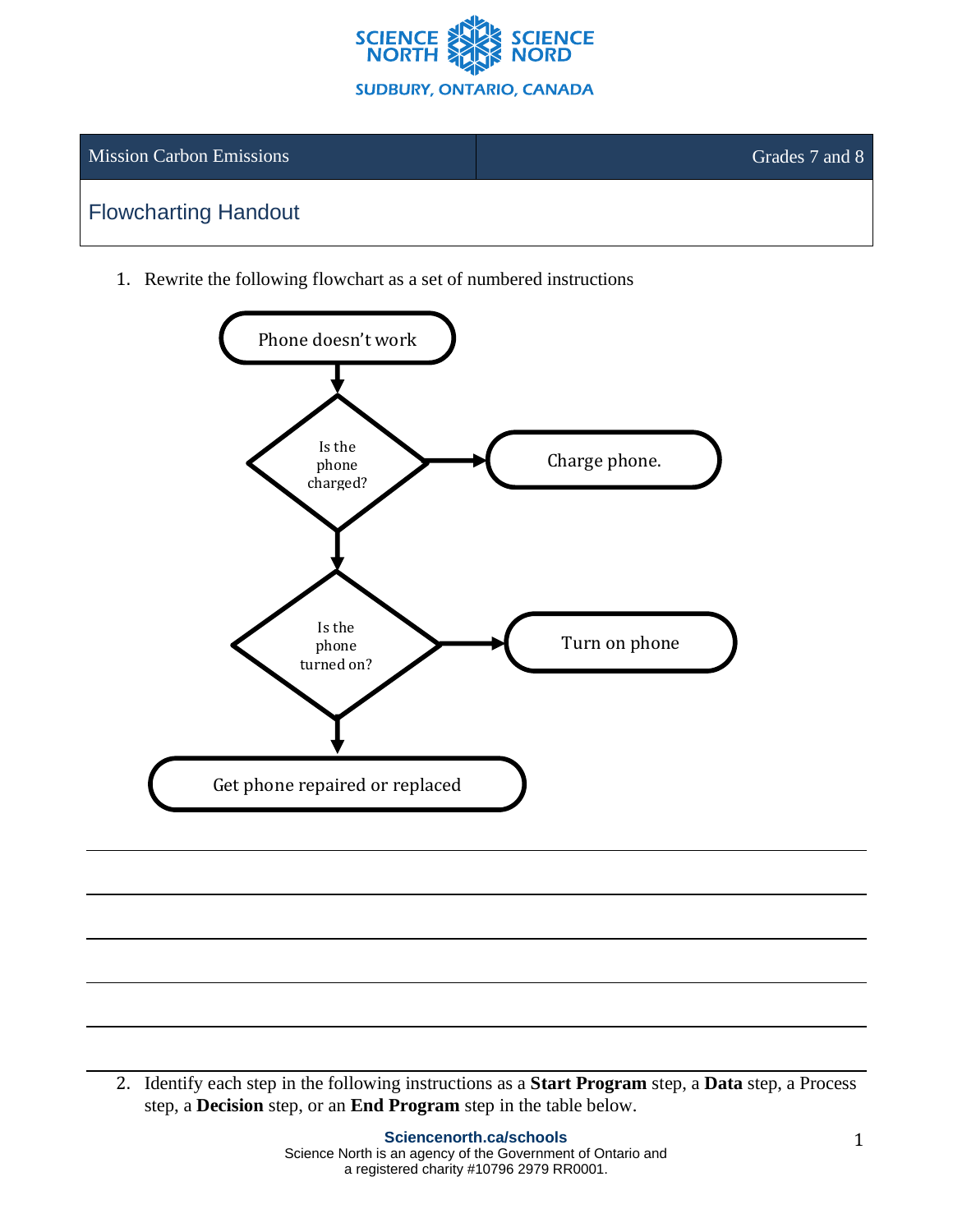

- Start your order
- Order Burger
- Do you want fries?
- If yes, order fries
- If no, continue to next step.
- Do you want a drink?
- If yes, order a drink.
- If no, continue to next step
- Pay cashier
- Enjoy your meal.

| <b>Instruction</b> | Type of step |
|--------------------|--------------|
|                    |              |
|                    |              |
|                    |              |
|                    |              |
|                    |              |
|                    |              |
|                    |              |
|                    |              |
|                    |              |
|                    |              |
|                    |              |
|                    |              |
|                    |              |
|                    |              |
|                    |              |
|                    |              |
|                    |              |
|                    |              |

3. Transform the instructions into a flowchart based on your table.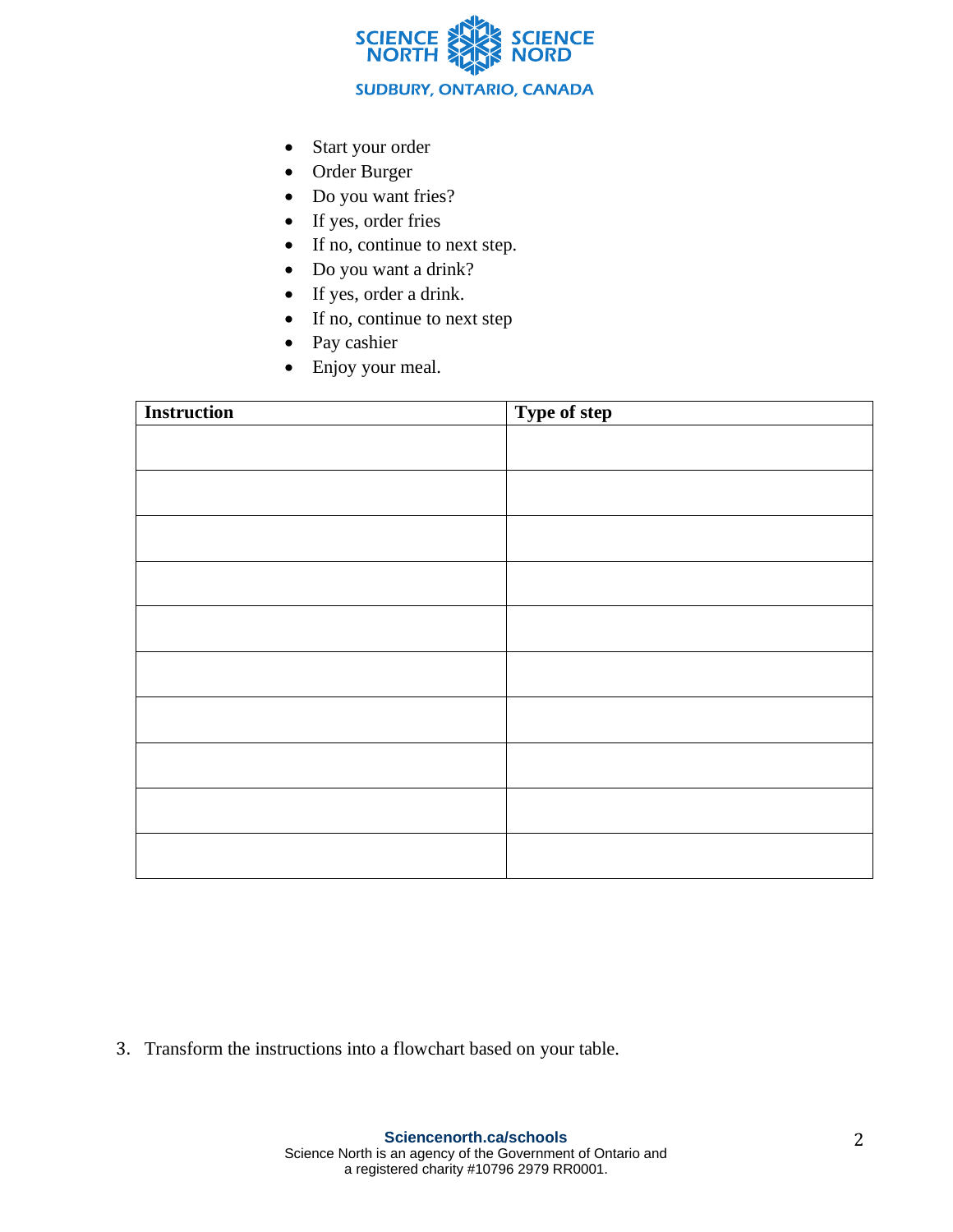

Mission Carbon Emissions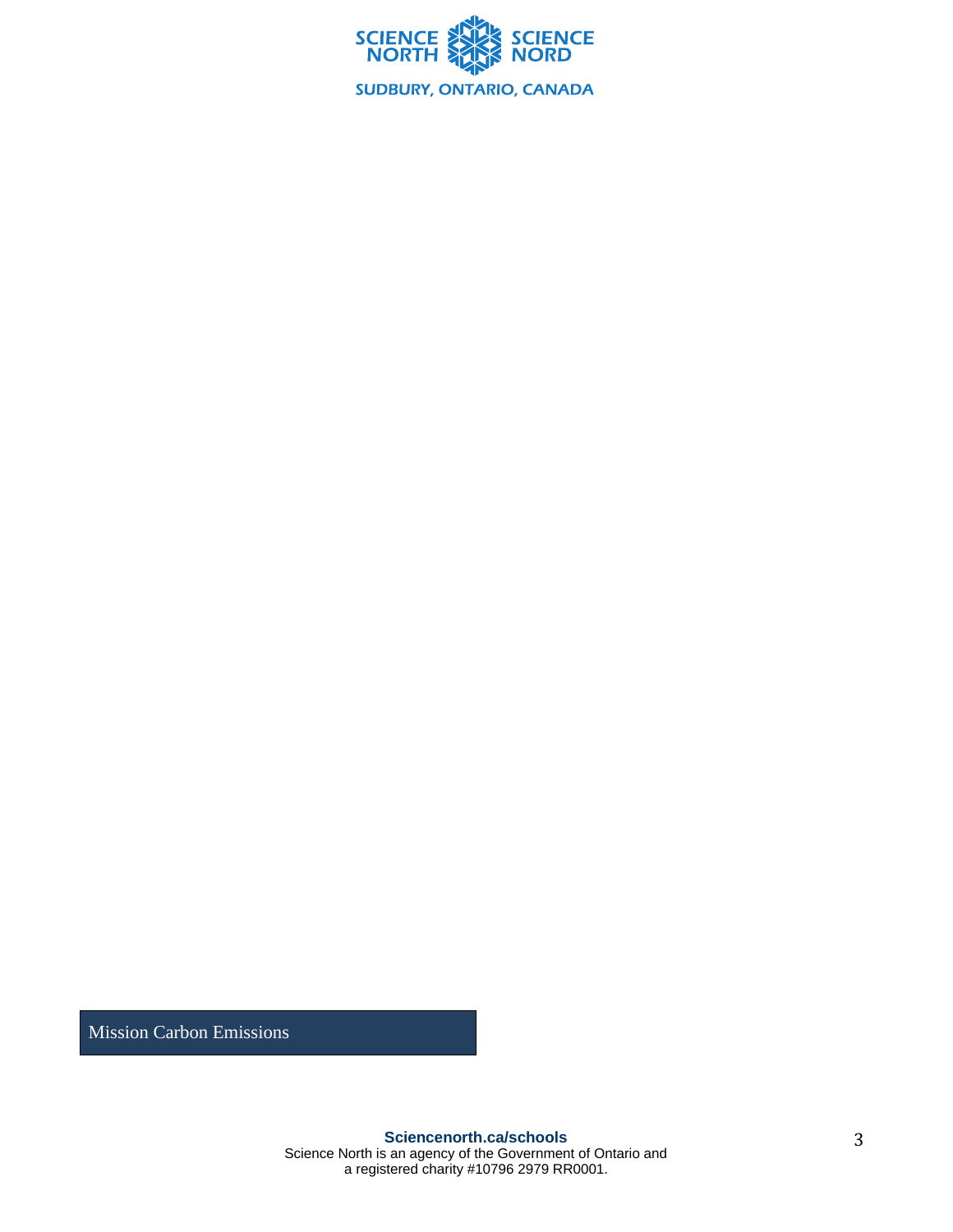

## Answer Key

ANSWER 1:

ANGWER 2

- 1. START Phone doesn't work
- 2. Is the phone charged? (DECISION/CONDITIONAL)
	- a. If no charge the phone (END)
	- b. If yes move on to next step
- 3. Is the phone turned on? (DECISION/CONDITIONAL)
	- a. If no  $-$  turn the phone on  $(END)$
	- b. If yes move on to next step
- 4. Get phone repaired or replaced (END)

| ANSWER 2:            |  |
|----------------------|--|
| Type of step         |  |
| <b>Start Program</b> |  |
| Process              |  |
| Decision/Conditional |  |
| Process              |  |
| Outcome (arrow)      |  |
| Decision             |  |
| Process              |  |
| Outcome (arrow)      |  |
| Process              |  |
| <b>End Program</b>   |  |
|                      |  |

ANSWER 3: